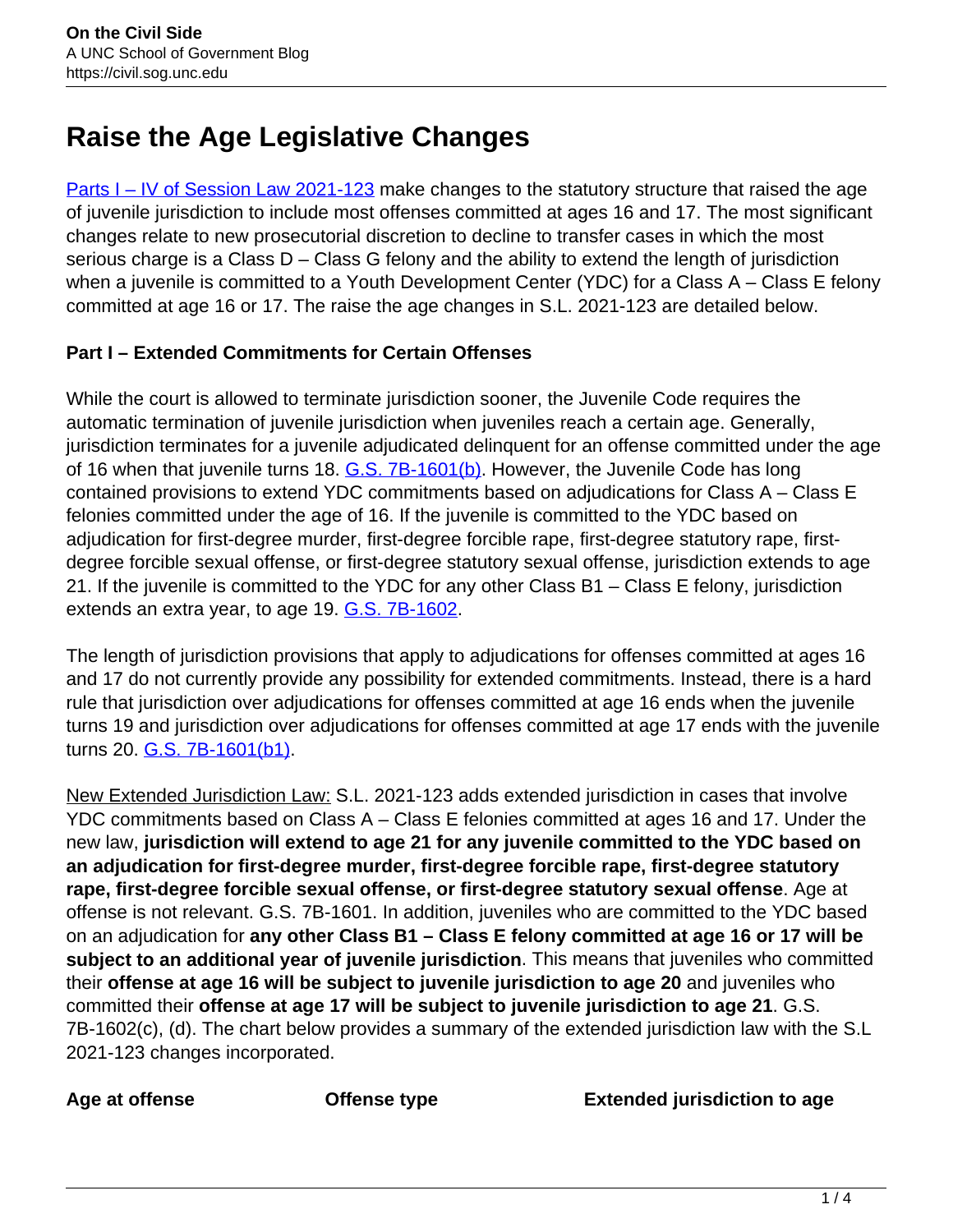| Any      | first degree murder, first-<br>degree forcible rape, first-<br>degree statutory rape, first-<br>degree forcible sexual offense,<br>or first-degree statutory sexual<br>offense | 21 |
|----------|--------------------------------------------------------------------------------------------------------------------------------------------------------------------------------|----|
| Under 16 | Other B1 - E                                                                                                                                                                   | 19 |
| 16       | Other B1 - E                                                                                                                                                                   | 20 |
| 17       | Other B1 - E                                                                                                                                                                   | 21 |

S.L. 2021-123 includes conforming changes to G.S. 7B-2514(c) and G.S. 7B-2516(c) to ensure that the statutes governing the use and revocation of post release supervision reflect these new timeframes for juvenile jurisdiction.  $G.S.$  7B-2600 is also amended to ensure that the court retains express statutory authority to modify or vacate any orders of disposition as long as the court retains jurisdiction.

## **Part II – Use of Juvenile Detention Following Conviction in Transferred Case**

The Juvenile Code currently prohibits the use of juvenile detention when a case is transferred to superior court, the youth is convicted and sentenced to an active sentence, and the youth is waiting for transfer to the adult corrections system. G.S. 7B-2204(d). S.L. 2012-123 amends this statute to **allow for the use of juvenile detention facilities while awaiting transfer to the adult corrections system** under these circumstances.

#### **Part III – Superior Court Authorized to Enter Secure Custody Orders on Remand**

Under current law, a case that is transferred to superior court for trial as an adult, and in which the offense is alleged to have occurred at age 16 or 17, must be remanded back to district court for processing as a juvenile matter when a joint motion for remand is submitted by the prosecutor and the juvenile's attorney. **G.S. 7B-2200.5(d)**.

This movement from juvenile jurisdiction to criminal jurisdiction and back again creates complications if the juvenile is being detained pending the outcome of the case. As the case begins under juvenile jurisdiction, the juvenile can only be detained pursuant to a secure custody order issued under the Juvenile Code. G.S. 7B-1903. Once the case is transferred, that secure custody order ceases to apply because the case is not governed by the Juvenile Code. Instead, as a defendant in a criminal matter, the youth is entitled to have conditions of pretrial release determined pursuant to the criminal law.  $G.S. 7B-2204(a)$ . When the case is remanded back to district court, any confinement is once again governed by the Juvenile Code. The conditions of pretrial release no longer apply and any confinement must be ordered pursuant to a secure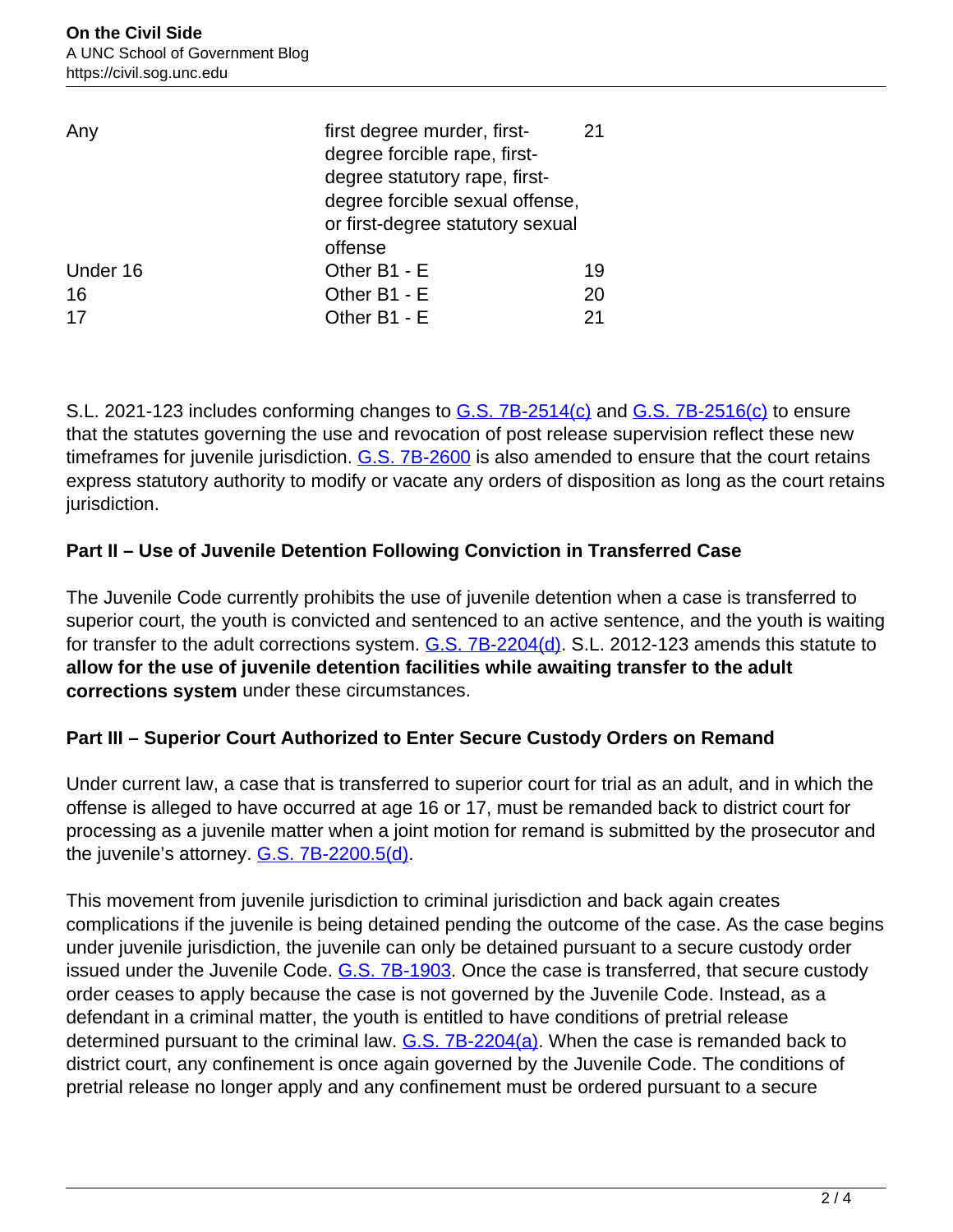custody order.

New superior court authority: S.L. 2021-123 provides new, **express statutory authority for the superior court to issue a secure custody order pursuant to the requirements of the Juvenile Code** when ordering remand on a case. Language is added to both G.S. 7A-271 and G.S. 7B-1902 to allow the superior court judge to issue a secure custody order pursuant to G.S. 7B-1903 when remanding a case.

Ongoing secure custody hearings: S.L. 2021-123 also adds a new subdivision (b2) to G.S. 7B-1906 to require ongoing secure custody hearings after the superior court issues a secure custody order under these circumstances. Pursuant to this new language, the district court must hold a hearing on the need for continued secure custody within **10 calendar days** of the day that the superior court issues the secure custody order. This initial hearing cannot be waived or continued. Once the initial hearing is held, ongoing hearings on the need for secure custody must be held according to the usual schedule for ongoing secure custody hearings in these matters—every 30 days unless the juvenile requests, and the court finds good cause, to hold them every 10 days. G.S. 7B-1906(b1). These ongoing hearings can be waived with the consent of the juvenile. The new subdivision (b2) also provides that the district court has authority to modify any secure custody order issued by the superior court.

Prosecutor required to provide communication to juvenile justice: The movement of a case from juvenile jurisdiction to criminal jurisdiction and then back to juvenile jurisdiction also presents challenges for the flow of information to juvenile justice. S.L. 2021-123 contains amendments to G.S. 7B-2200.5(d) to address these challenges. The new language requires the prosecutor to provide the chief court counselor, or their designee, with a copy of the joint motion for remand before it is filed in court. The prosecutor is also required to provide a copy of any secure custody order issued by the superior court to juvenile justice as soon as possible and at least within 24 hours of the issuance of the order.

#### **Part IV – Prosecutorial Discretion Not to Transfer Certain Felonies**

Perhaps the most significant change to raise the age contained in S.L. 2012-123 is the addition of prosecutorial discretion regarding transfer of cases in which the most serious offense is a Class D – Class G felony committed at age 16 or 17. This group of cases is currently subject to mandatory transfer. G.S. 7B-2200.5(a). The only way to proceed with these cases as juvenile matters is to follow the administratively complex process for remand discussed above. According to the Juvenile Justice Section of the Division of Adult Correction and Juvenile Justice at the North Carolina Department of Public Safety, in fiscal year 2020-2021, 35 cases were remanded back to juvenile court and Class D felonies were the most common offense class (13 of the 35 cases). Each of these remands required the time and resources of both district and superior courts to simply place a case back where it began.